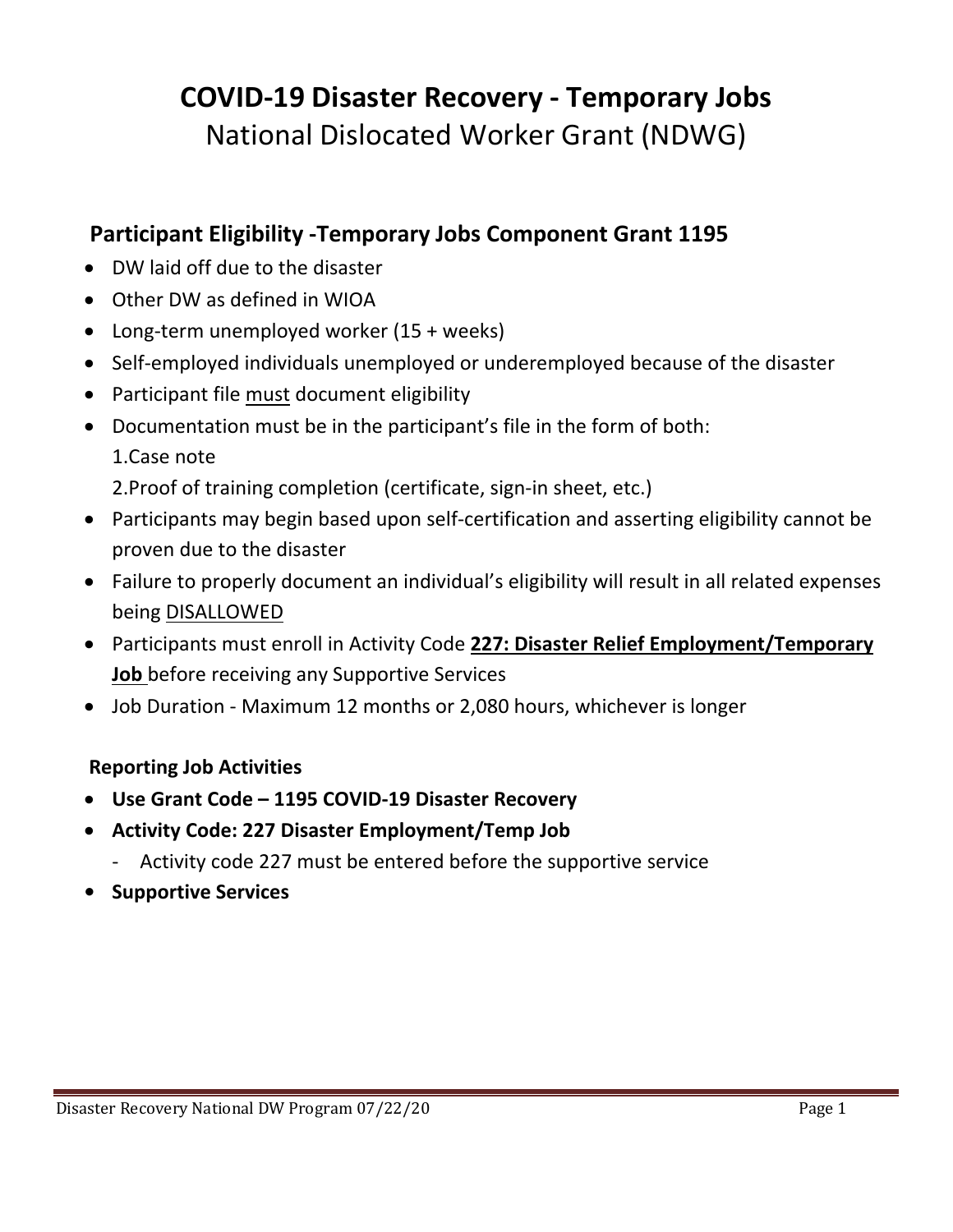## **COVID‐19 Disaster Recovery – Temporary Jobs CalJOBS Reporting Grant 1195**

| https://www.caljobs.ca.gov                                      |                                             |                                                 |                                                                                          |  |
|-----------------------------------------------------------------|---------------------------------------------|-------------------------------------------------|------------------------------------------------------------------------------------------|--|
| Caso CalJOBS<br>En Español                                      |                                             |                                                 |                                                                                          |  |
|                                                                 |                                             | Username                                        | Sign In<br>Password                                                                      |  |
|                                                                 |                                             | <b>Register New User</b>                        | Forgot Password?                                                                         |  |
|                                                                 | <b>UI Online</b> <sup>™</sup><br>It's here! | way to access claim<br>information, certify for | A fast, convenient, and secure<br>benefits, and manage claims.<br><b>LEARN MORE &gt;</b> |  |
|                                                                 |                                             |                                                 | <b>More Career Services</b>                                                              |  |
| Q Find a Job                                                    | Find a Candidate                            | Find an Office                                  | More Employer Services                                                                   |  |
| • Enroll Participants<br><b>Enter Activities and Case Notes</b> |                                             |                                                 |                                                                                          |  |
| Input Expenditures                                              |                                             |                                                 |                                                                                          |  |

## **Eligibility Summary Page CalJOBS System**

Workforce Innovation and Opportunity Act (WIOA) Eligibility Information

| <b>Applicant Eligibility</b>                            |                 |  |                                                                                                                   |                               |                 |
|---------------------------------------------------------|-----------------|--|-------------------------------------------------------------------------------------------------------------------|-------------------------------|-----------------|
| Applicant meets the definition for<br>No<br>low income: |                 |  |                                                                                                                   |                               |                 |
| <b>Income Table:</b>                                    |                 |  | <b>Income Table</b>                                                                                               |                               |                 |
| Program                                                 | <b>Eligible</b> |  | <b>Priority Calculated Exception/Limitation</b>                                                                   | <b>Reason(s) Not Eligible</b> | <b>Action</b>   |
| Adult                                                   | Undetermined    |  |                                                                                                                   | No Adult Eligibility Date.    | $\Box$ Inactive |
| <b>Dislocated Worker</b>                                | <b>Yes</b>      |  |                                                                                                                   |                               | $\Box$ Inactive |
| Youth                                                   | Undetermined    |  |                                                                                                                   | No Youth Eligibility Date.    | $\Box$ Inactive |
|                                                         |                 |  | VET = Veteran, BSD = Basic Skills Deficient, PA = Public Assistance, LI = Low Income, SLP = Additional Priorities |                               |                 |

Disaster Recovery National DW Program 07/22/20 Page 2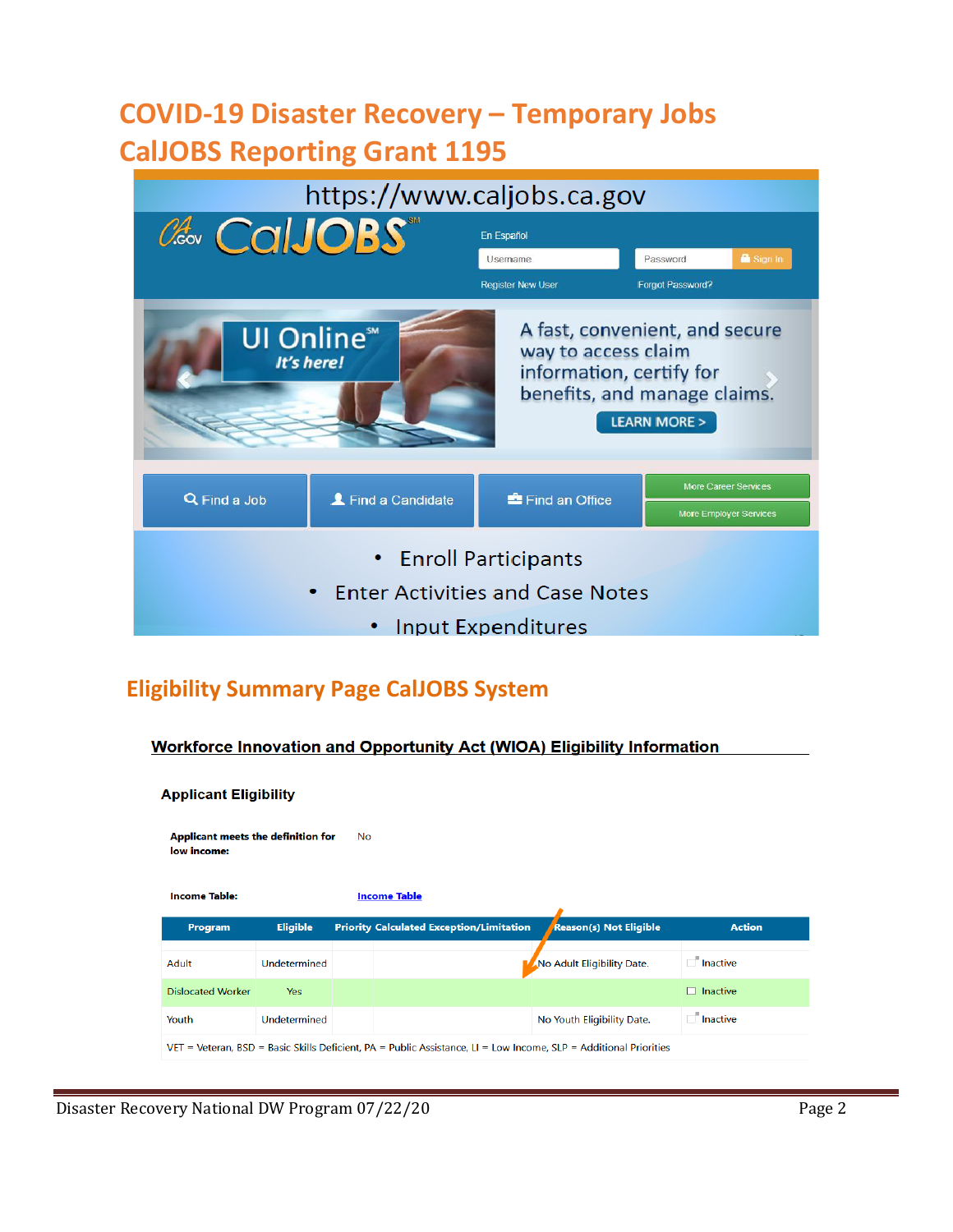## **WIOA Grant Eligibility**

#### Changes in this section will create immediate updates to the record.

|                   | <b>Incumbent Worker Eligibility:</b>                                       | No<br>Yes<br>$\bigcirc$<br>$\left( \quad \right)$ | <b>O</b> Not Applicable | Inactive                              |
|-------------------|----------------------------------------------------------------------------|---------------------------------------------------|-------------------------|---------------------------------------|
|                   | Applicant does not meet the requirements for Incumbent Worker eligibility. |                                                   |                         |                                       |
| <b>NDWG:</b>      | <b>National Dislocated Worker Grant</b>                                    | $\bullet$ Yes<br>$O$ No                           | Not Applicable          |                                       |
| <b>Grant Type</b> | <b>Grant</b><br>___                                                        | <b>Grant Name</b>                                 | <b>Local Grant</b>      | <b>Action</b><br><b>Date</b><br>----- |

| ---                                |     |                                                            | Code | <b>Added</b> |
|------------------------------------|-----|------------------------------------------------------------|------|--------------|
| <b>National DW Grant</b><br>(NDWG) | 800 | 1195 - COVID-19 Disaster Recovery NDWG (Temporary<br>lobs) | 1195 | Add          |

| <b>Individual Signature</b>                     |                     |       |
|-------------------------------------------------|---------------------|-------|
| Create PDF<br>┑<br>Include Staff Signature<br>┑ |                     |       |
| <b>Applicant Signature</b>                      |                     |       |
|                                                 |                     |       |
| <b>Exit Wizard</b>                              | Finish<br>$<<$ Back | Print |
|                                                 |                     |       |
|                                                 |                     |       |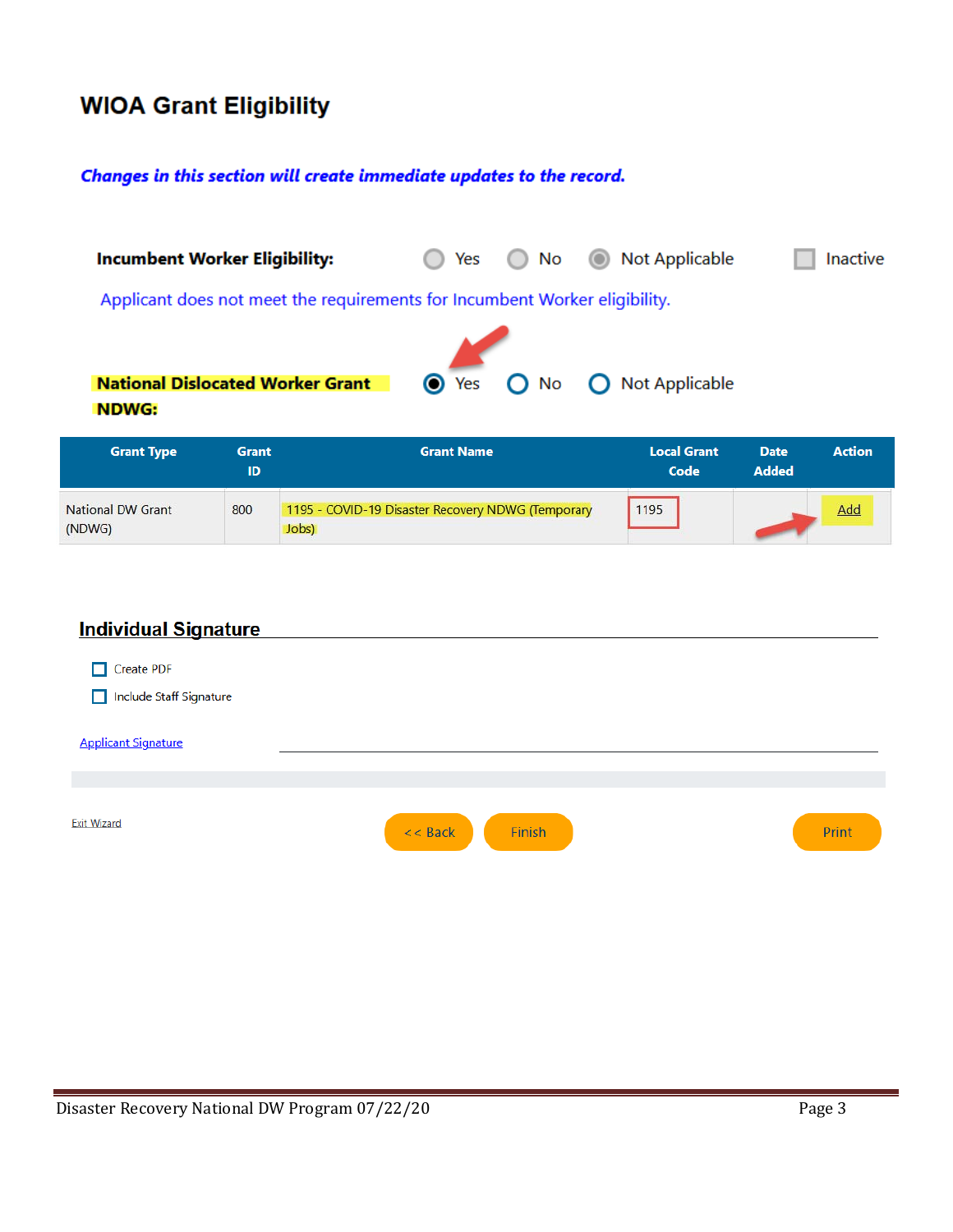## **Activity Page**

| General<br>Information        | Service<br>Provider | <b>Enrollment</b><br>Cost | <b>Financial</b><br>Aid                      | Enrollment<br>Budget                                       | Budget<br>Planning | Closure<br>Information |
|-------------------------------|---------------------|---------------------------|----------------------------------------------|------------------------------------------------------------|--------------------|------------------------|
|                               |                     |                           |                                              |                                                            |                    |                        |
| *Customer Program Group:      |                     |                           | 80 - National Dislocated Worker Grant (NDWG) |                                                            |                    |                        |
| * LWDB:                       |                     | <b>None Selected</b>      | 80 - National Dislocated Worker Grant (NDWG) | 30B - Dislocated Worker - Individualized Services/Training |                    |                        |
| * Office Location:            |                     | None Selected             |                                              |                                                            |                    |                        |
| <b>Agency Code Search:</b>    |                     | <b>Click Here</b>         |                                              |                                                            |                    |                        |
| <b>Agency Code:</b>           |                     |                           |                                              |                                                            |                    |                        |
| <b>Enrollment Information</b> |                     |                           |                                              |                                                            |                    |                        |

| Grant:                          | <b>None Selected</b>                                    |
|---------------------------------|---------------------------------------------------------|
| <b>WIOA or Non-WIOA Partner</b> | None Selected                                           |
| Program:                        | 1195 - COVID-19 Disaster Recovery NDWG (Temporary Jobs) |
| * Activity Code:                |                                                         |
|                                 | [Select Activity Code]                                  |
| <b>Projected Begin Date:</b>    | (mm/dd/yyyy) so Today                                   |
| <b>Actual Begin Date:</b>       | (mm/dd/yyyy)<br><b>Ho</b> Loday                         |
| <b>*Projected End Date:</b>     | (mm/dd/yyyy)<br><b>Today</b>                            |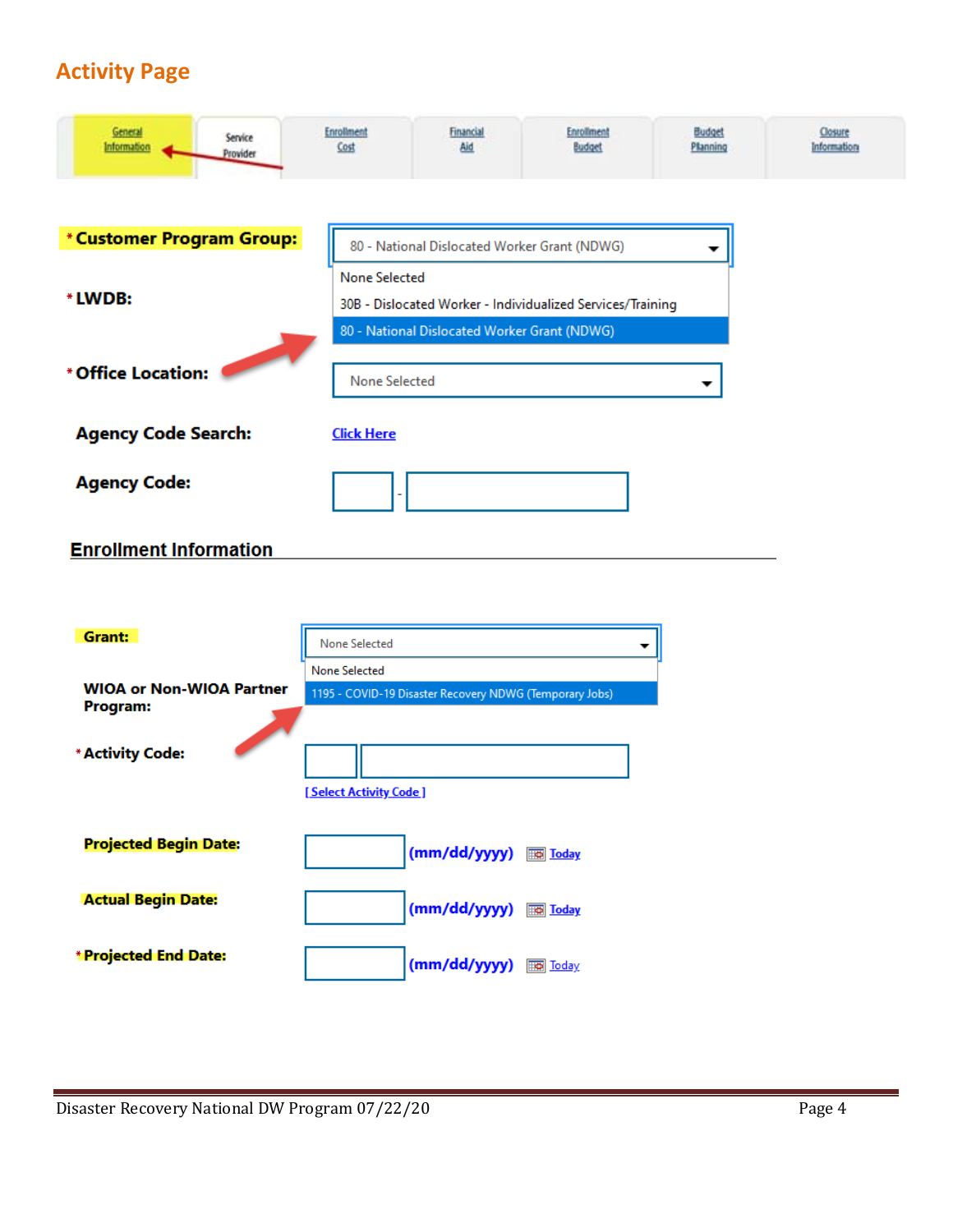### **\*COMPETE REQUIRED FIELDS ‐**

- **1. Enter Customer Program Group**
	- Select "80 National Dislocaed Worker Grant (NDWG)."
- **2. Select the Office Location**
- **3. Select the Grant** 
	- Grant Code 1195 COVID‐19 Disaster Recovery NDWG (Temporary Jobs).

#### **4. Enter Activity Code**

- Activity Code: 227 Disaster Employment/Temporary Jobs
	- ‐ Activity code 227 must be entered before any supportive service activity
- Supportive Services
- **5.** Enter the Projected Begin Date, Actual Begin Date, and Projected End Date for the activity. If it is a one‐day activity, all three dates would be the same.
	- **\*** Actual Begin Date is REQUIRED.

### **CO‐ENROLLMENTS REQUIRED**

- **WIOA DW** ‐ WSC staff will enter the WIOA DW Basic Career Service Activities
- **COVID‐19 Disaster Recovery Temporary Jobs** Enter all Supportive Service Activities in the Disaster Recovery Grant 1195 using the following activiies:
	- ‐ Activity Code 227 Disaster Employment/Temporary Jobs
	- ‐ Selective Serive Activities

#### **REMINDER**

- The supportive services must be provided in conjunction with Activity Code 227 Disaster Employment/Temporary Jobs.
- Service dates for the supportive service must be within the dates of Activity Code 227 activity.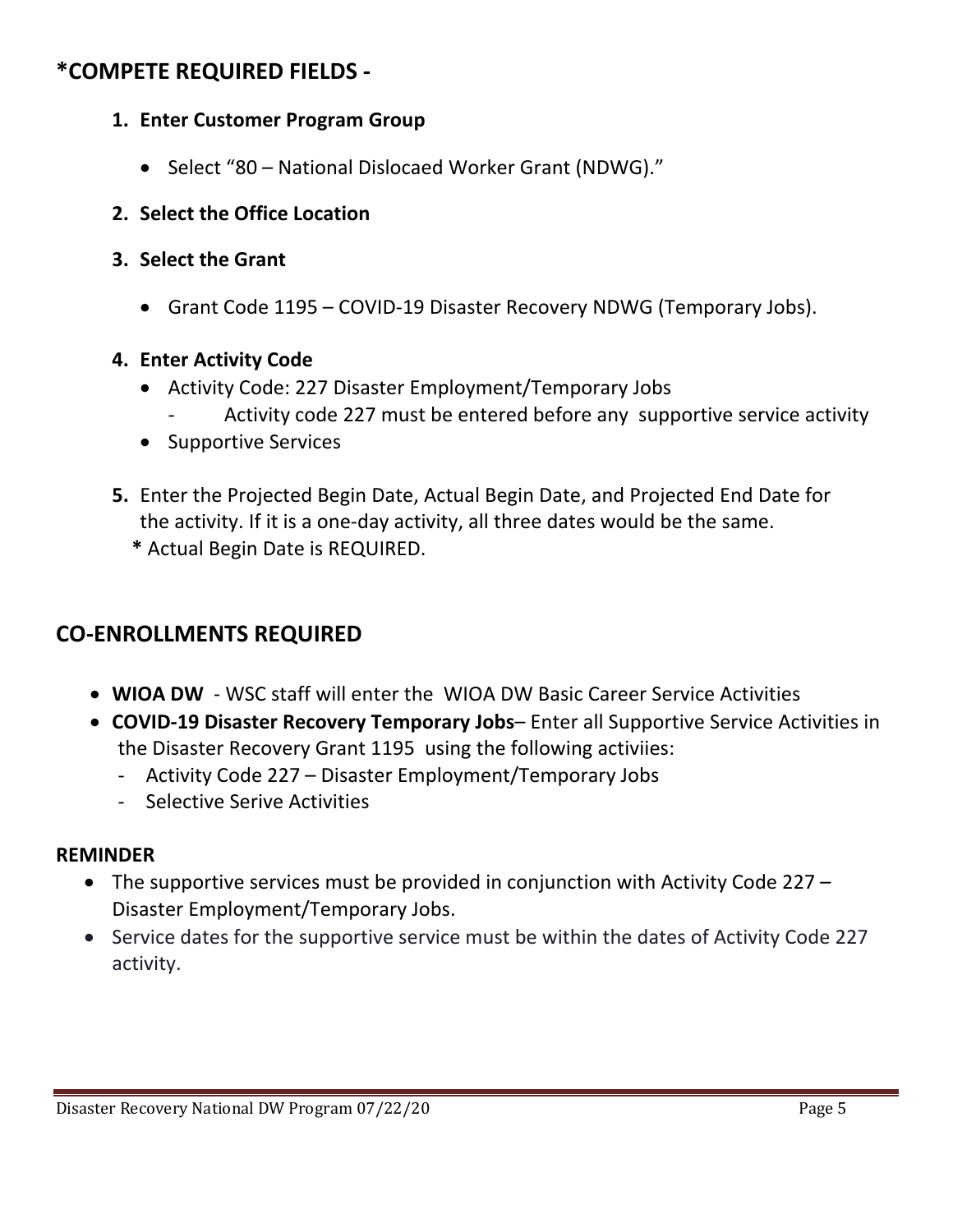## **Reports**

#### **On‐Line Characteristic Report**

The On-Line Characteristic report will provide a list of participants that have received a service/activity reported in the COVID‐19 Disaster Recovery Grant 1195.



There are several report options, scroll down and find the **"Case Management Report"** section and click on "Case Load WIOA."

#### **Case Management Reports**

Case Load **Display Case Load Reports** Case Load - WIOA Display Case Load - WIOA Reports

Payment **Display Payment Reports** 

**Staff Referrals Display Staff Referrals Reports**  Case Load - Non-WIOA Display Case Load - Non-WIOA Reports

Documentation **Display Documentation Reports** 

Predictive **Display Predictive Reports**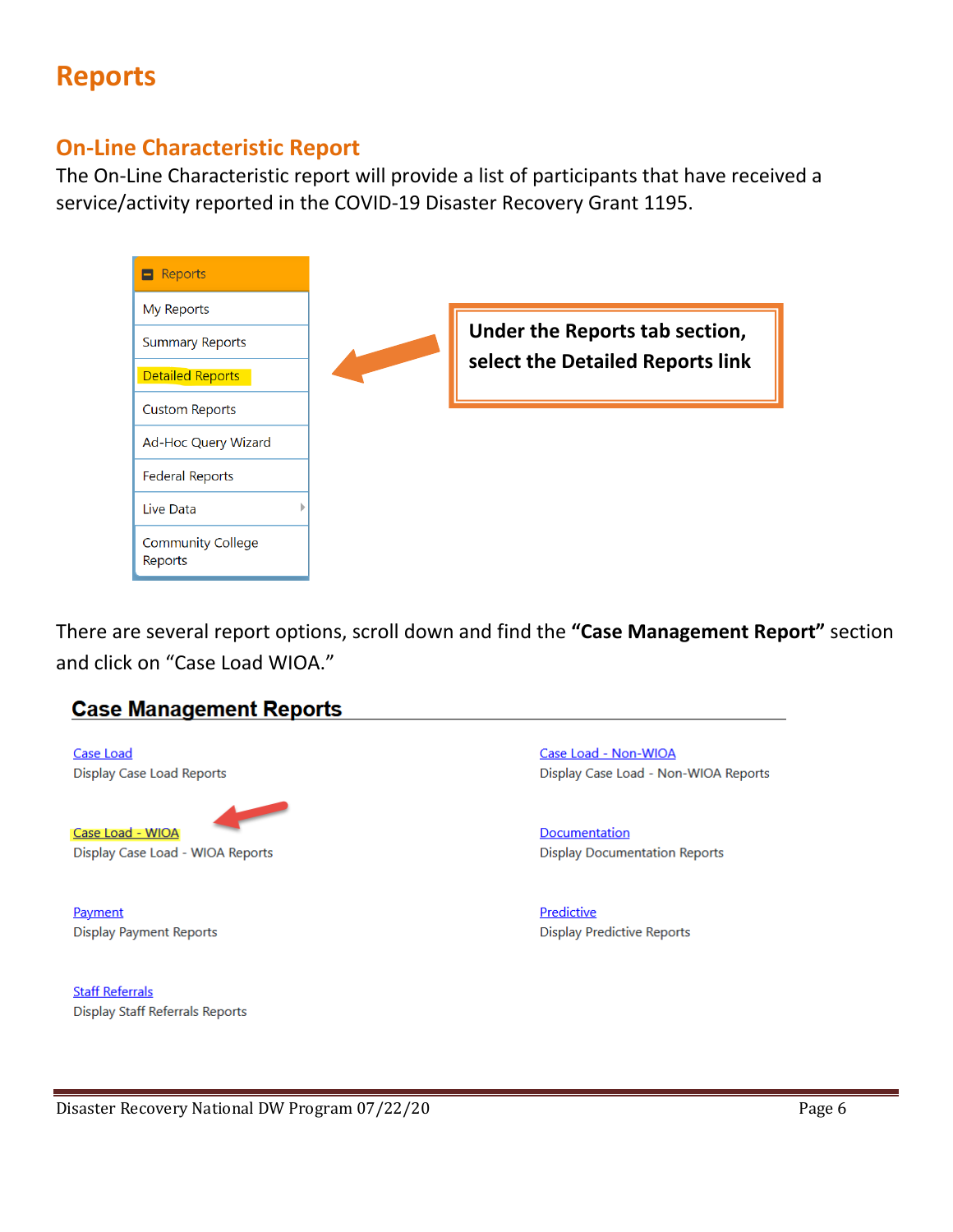



#### **WIOA:**

Advanced

- Customer Group
- · Dislocated Workers by Dislocation Event
- Follow Up Employment
- · Outcomes by Highest Service Level
- Priority Summary Adult
- · Selective Service Candidacy
- Targeted Population Summary
- Participants by Training Occupation and Geography Area
- · Dislocated Worker Projected Layoff Date
- Follow Up Details & Summary
- · On-Line Characteristics
	- Participant Followup Service
	- · Priority Summary Dislocated Worker
	- Summary of First Services
	- · Timeliness of Data Input
- Participants by Training Occupation

| <b>CalJOBS</b> ** |                                     | <b>Case Load - WIOA Reports - On-Line Characteristics Report</b>                  |
|-------------------|-------------------------------------|-----------------------------------------------------------------------------------|
|                   |                                     | Current, Open, Active, & Enrolled Applications                                    |
|                   |                                     | Only Open, Active, & Enrolled Applications Within Date Range                      |
|                   |                                     | Only Enrolled Applications With Closure records (Awaiting Exit) Within Date Range |
|                   | Include<br><b>Service/Activity:</b> | Only Enrolled Applications With Closure records Within Date Range                 |
|                   |                                     | Only Enrolled Applications that have Exited Within Date Range                     |
|                   |                                     | Only Applications Not Enrolled and Not Set to Closed Never Enrolled               |
|                   |                                     | Only Applications Not Enrolled and Set to Closed Never Enrolled                   |
|                   | <b>Enrollment Status:</b>           | Current, Open, Active, & Enrolled Applications                                    |
|                   |                                     |                                                                                   |

In the Enrollment Status section, staff will be able to select from the dropbox. The recommended filter is the "Only Open, Active, & Enrolled Application Within Date Range." This selection will allow for staff to add a Date Range.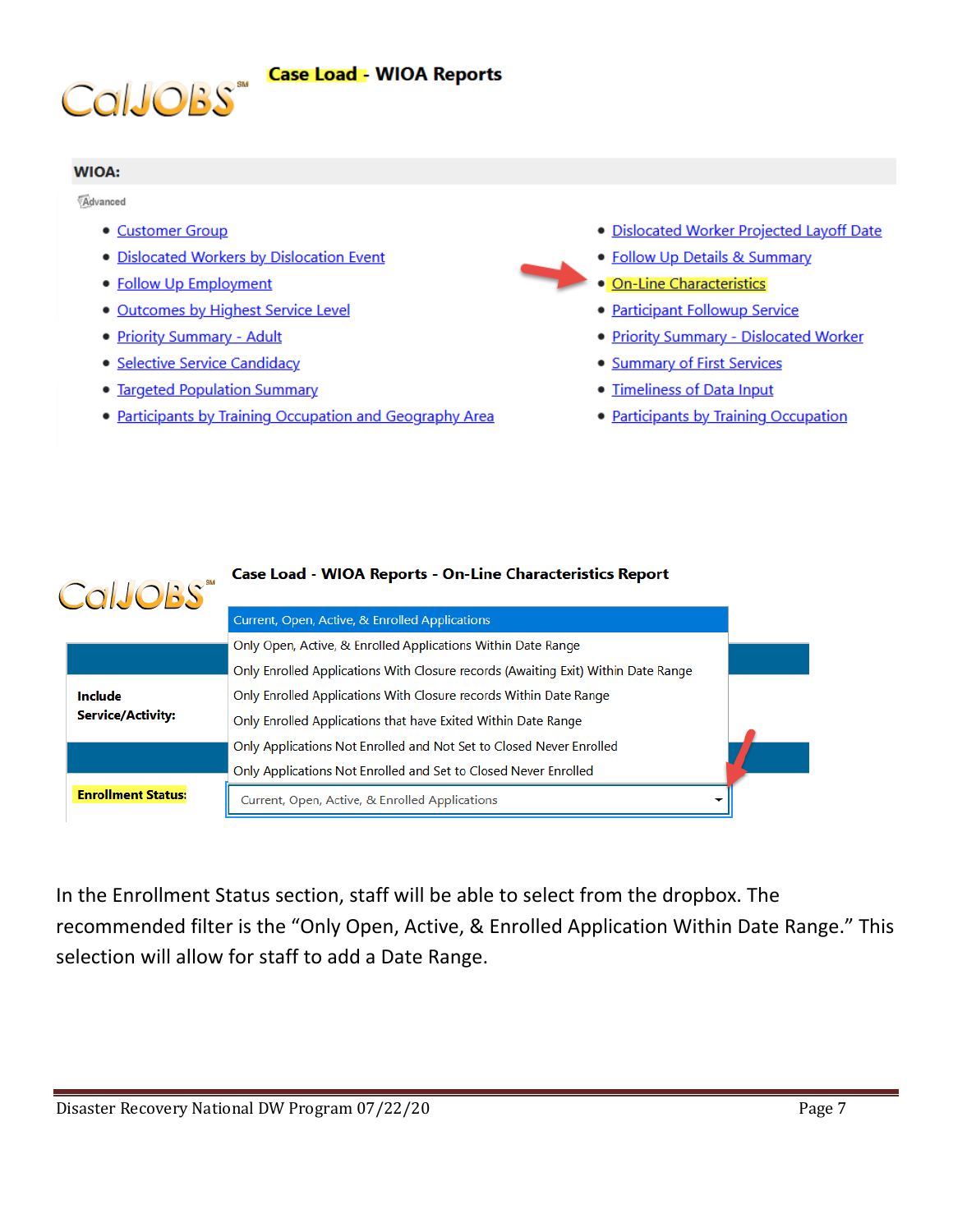#### **Geographic**

|                                                                      | Geographic                                                                                                                            |
|----------------------------------------------------------------------|---------------------------------------------------------------------------------------------------------------------------------------|
| <b>Region/LWIA Status:</b>                                           | <b>O</b> Active<br>$\bigcap$ Inactive<br>All                                                                                          |
| <b>Region/LWIA:</b>                                                  | <b>City of Los Angeles</b>                                                                                                            |
|                                                                      |                                                                                                                                       |
| <b>Office Status:</b>                                                | $\bigcap$ Inactive<br><b>O</b> Active<br>$\Omega$ All                                                                                 |
| <b>Office Location:</b><br>(Press Shift to select<br>multiple items) | 16800 West Los Angeles (WSB)<br>16801 Greater Los Angeles Agency on Deafness (GL<br>16802 LA - UAW (WSB)<br>91400 LA - Division (WSB) |

### **Program**



In the WIA‐ Specific Section, you will need to make the following selection for the grant you want to run a report.